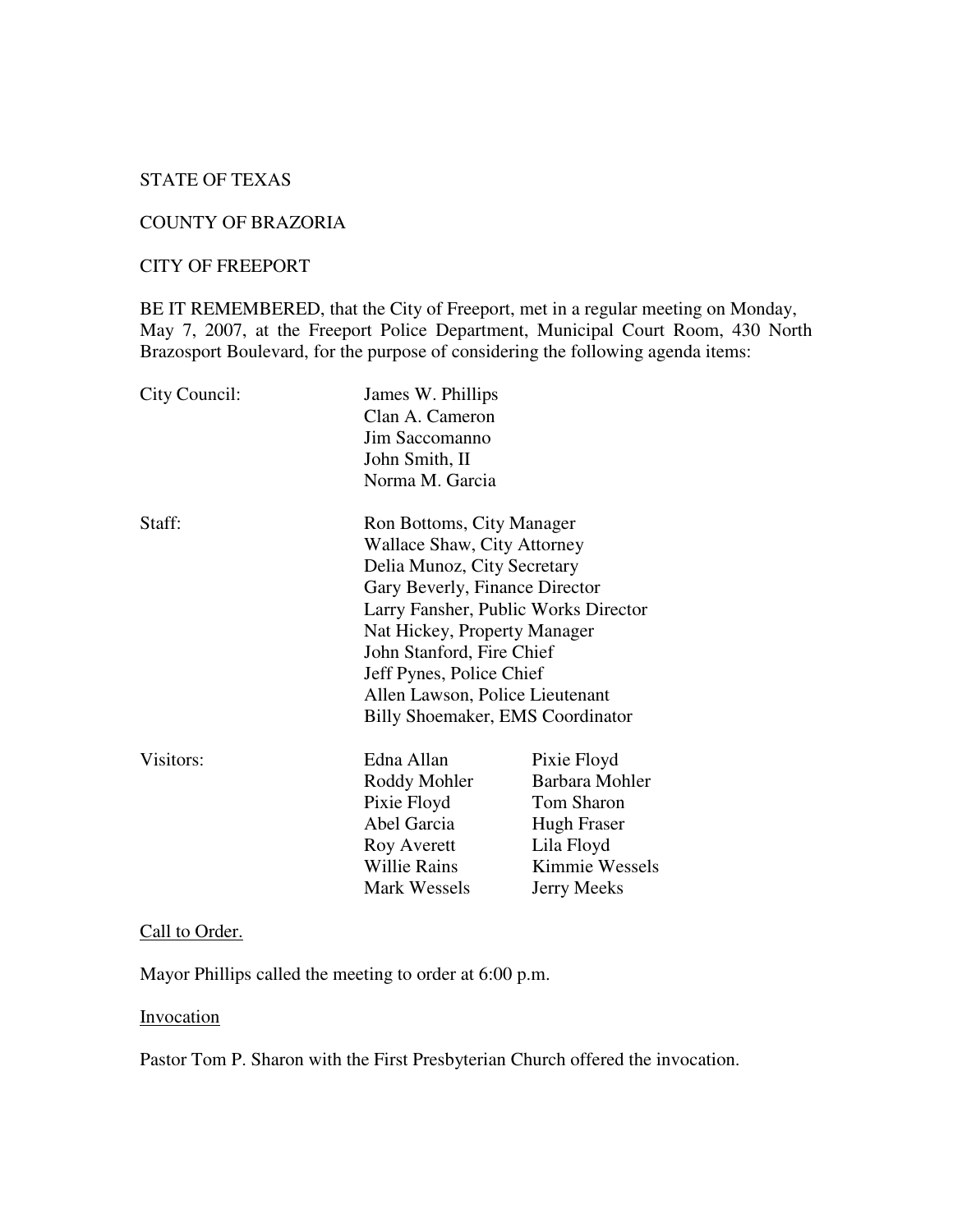# Pledge of Allegiance.

Mayor Phillips led the Pledge of Allegiance.

# Approval of the April 30, 2007 Council Minutes.

On a motion by Councilman Cameron, seconded by Councilman Saccomanno, with all present voting "aye", Council unanimously approved the minutes of April 30, 2007.

### Attending Citizens and Their Business.

Roy Averett of 902 W. Broad complained about Waste Management not picking up of large garbage items. The items have been on his alley for three months. He did not have any obstruction in the alley. Mayor Philips said this problem would promptly be addressed tomorrow.

#### **Proclamation:** May 2007 as National Historic Preservation Month.

Mayor Phillips proclaimed May 2007 as National Historic Preservation Month.

Consideration of the approval of Resolution No. 2007-2137 authorizing the Mayor to execute a special warranty deed, conveying to HED Properties Block 588, Lot l, and Block 600, Lots 19, 22, 23, and 24, Velasco Townsite.

On a motion by Councilman Cameron, seconded by Councilman Smith, with all present voting "aye", Council unanimously approved Resolution No. 2007-2137 authorizing the Mayor to execute a special warranty deed, conveying to HED Properties Block 588, Lot l, and Block 600, Lots 19, 22, 23, and 24, Velasco Townsite.

Consideration of the approval of selling the City interest on Block 566, Lots 10 thru 12, Velasco Townsite, known as 402-406 North Ave. A.

On a motion by Councilman Cameron, seconded by Councilman Saccomanno, with all present voting "aye", Council unanimously approved selling the City's interest on Block 566, Lots 10 thru 12, Velasco Townsite, known as 402-406 North Ave A.

Consideration of the approval of selling the City's interest on Block 802, Lot 21, Velasco Townsite, known as 1817 North Ave. I.

On a motion by Councilman Cameron, seconded by Councilman Saccomanno, with all present voting "aye", Council unanimously approved selling the City's interest on Block 802, Lot 21, Velasco Townsite, known as 1817 North Ave. I.